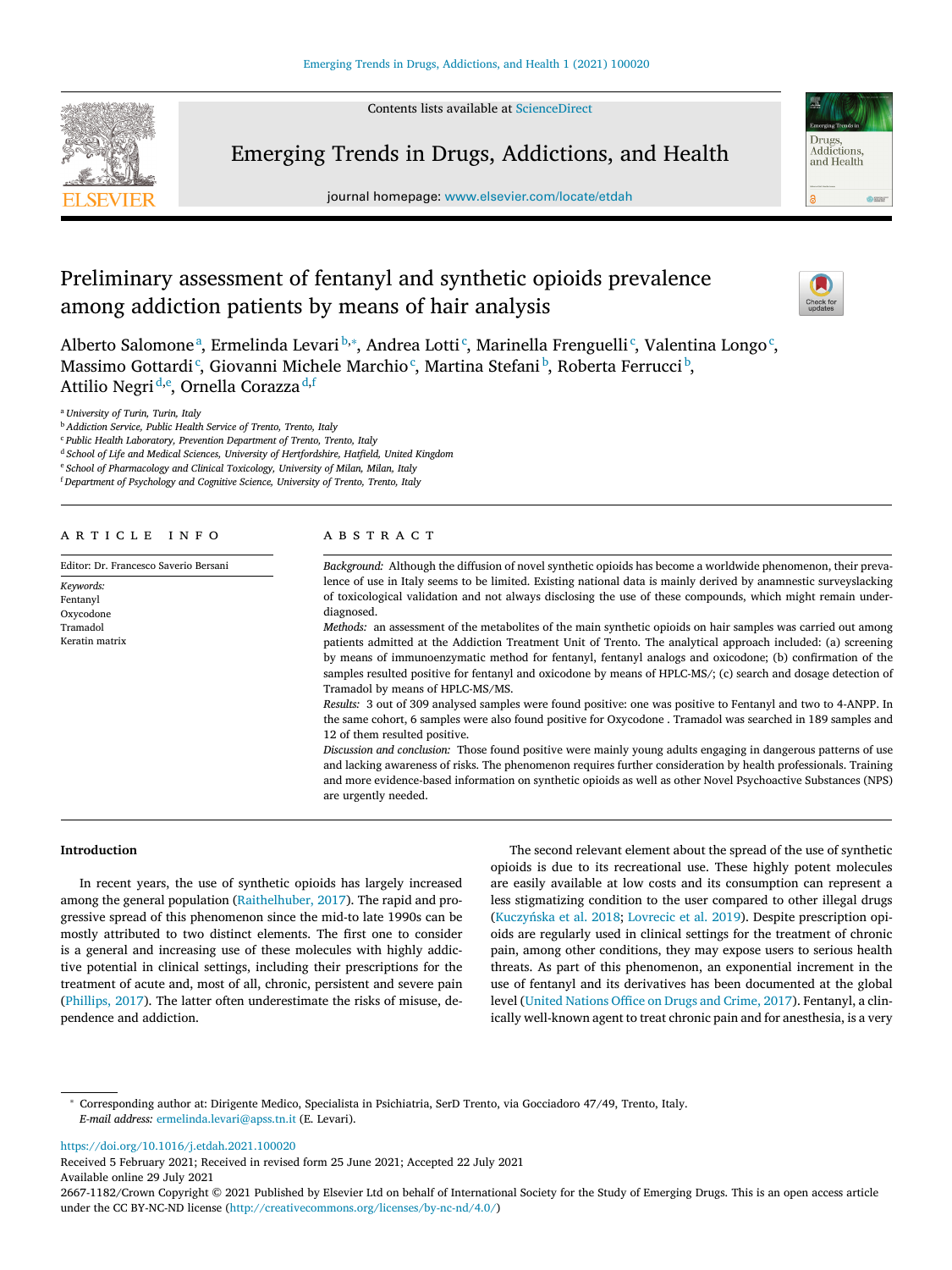potent opioid approved for human use. Its prescription has been regulated internationally since 1964. Since then, a large number of highly potent derivatives have emerged in the licit and illicit drug market (e.g. alfentanyl, sulfentanyl, carfentanil), exposing users to considerable health risks. A small amount of these drugs is enough to cause overdoses and much larger doses of Naloxone, than those required in case of heroin overdoses, are necessary to reverse this condition. Therefore, episodes of overdose are often fatal [\(Mohr](#page-4-0) et al., 2016; [Armenian](#page-4-0) et al., 2018; [Moore](#page-4-0) et al., 2008).

Fentanyl and derivates are often synthesized in clandestine laboratories and sold illicitly either on street or online on illegal, recreational drug markets. As a result, severe adverse outcomes, including overdose mortality have been reported across the Europe [\(Ciccarone,](#page-4-0) 2019; [Zoorob,](#page-4-0) 2019; Dai et al., [2019\)](#page-4-0) and a few cases of intoxication and death have also been reported in Italy prompting a change in legislation [\(Gerace](#page-4-0) et al., 2018; [Dipartimento](#page-4-0) Politiche Antidroga, 2021).

The aim of this study was to evaluate the prevalence of use of popular synthetic opioids (fentanyl, oxycodone and tramadol) among a cohort of patients in treatment at the Addiction Treatment Unit of Trento.

We investigated the presence of the main synthetic opioids in hair samples collected from a number of patients in treatment for addiction. Screening was undertaken for fentanyl, oxycodone and tramadol. While fentanyl was chosen to gain a better understanding of its diffusion in the national territory, tramadol and oxycodone were chosen because some patients from our Unit declared in clinical interviews that they had used them for analgesic purposes.

# **Materials and methods**

## *Study sample*

All tested subjects were in treatment for addiction, as per criteria described in the Diagnostic and Statistical Manual of Mental Disorders (DSM–5). All samples were obtained as part of the routinary toxicological screening, for which all participants gave specific consent. The time frame considered was 3 months (1st December 2018-1st March 2019). Exclusion criteria included absence of head hair, recent cosmetic treatment, recent (one month) hair test, discontinuity of interaction with the Trento Addiction Unit during the three-month trial. The mean age of the tested population was 39.6 years, with a ratio male: female= 6:1. All samples were analyzed in their entire length, up to a maximum of the proximal 3 cm, since the study aimed at exploring the intake of drugs in the three months prior the collection.

## *Chemicals and reagents*

Certified standards (1 mg/mL) of fentanyl, fentanyl-D5, tramadol and oxycodone were supplied by LGC Standards (Milan, Italy). A mixture of diluted secondary standards (0.50 mg/L) of fentanyl metabolites and analogs (norfentanyl, acetylfentanyl, furanyl-ethilfentanyl, sufentanyl, carfentanyl, alfentanyl, carboxy- valerylfentanyl, acetylnorfentanyl, *trans*-3-methyl-norfentanyl, *cis*-3-methyl-norfentanyl, methoxy-acetyl-norfentanyl, furanyl-norfentanyl, butyryl-norfentanyl, despropionil-*para*-fluorofentanyl, carboxy-butyrylfentanyl, phenylacetylfentanyl, 4-ANPP, butyryl-fentanyl, beta-hydroxy-thiofentanyl) were supplied by Comedical (Trento, Italy). The Thermo-Scientific DRI immunometry reagents for fentanyl and oxycodone were distributed by Instrumentation Laboratory S.p.A - Werfen (Milan, Italy). VMA-T reagent, SLV-VMA-T wash solution, VMA-T KTZ calibrators, CTRL VMA-T and KTZ negative control, M3 reagent (R1 and R2), were provided by Comedical (Trento, Italy). The VMA-T FENT calibrator and control were prepared in the laboratory.

All samples underwent routinary screening for common drugs of abuse (methods not shown) and synthetic opioids (described as follows).

# *Screening test for fentanyl and oxycodone*

309 hair samples, coming from the Addiction Centers from the Province of Trento (north of Italy), were collected and sent to the laboratory for routine investigations and clinical monitoring. For each sample, 33mg of hair were finely chopped and washed with 1 ml of washing solution SLV-VMA-T which was then aspirated and eliminated. Subsequently, 400 μL of VMA-T reagent was added to the samples; the tubes, hermetically sealed with a screw cap, were incubated at 100°C for one hour [\(Zoorob,](#page-4-0) 2019; De La [Torre](#page-4-0) et al., 2010; [Pichini](#page-4-0) et al., 2014). After cooling at room temperature, the liquid extract was transferred in a cup and analyzed with a DRI immunometric screening test. During the test for fentanyl, 25 mg of the extracted sample is reacted with 80 μl of R1 and 80 μl of R2. The reading was at the wavelength of 340 nm. During the oxicodone test, 13 μl of extracted sample is reacted with 90 μl of R1 and 90 *μl* of R2.

The analyses were performed on ILab-Taurus multiparametric analyzer supplied by Instrumentation Laboratory S.p.A - Werfen (Milan, Italy). The immunometric methods were calibrated using the CAL VMA-T-FENT calibrators (fentanyl 0,000-0,015-0,030-0,060 ng / mg) and CAL VMA-T-KTZ (oxycodone 0.00-0.25-0.50-1.00-2.00 ng / mg). At each analytical session the controls CTRL VMA-T NEG (fentanyl 0.000 ng / mg - oxycodone 0.00 ng / mg), CTRL VMA-T FEN (fentanyl 0.028 ng / mg) and CTRL VMA-T KTZ (oxycodone 0.35 ng / mg) have been included.

Based on available data in the literature obtained from real synthetic opioids users [\(Reisfiled,](#page-4-0) 2015; [Stowe](#page-4-0) et al, 2019; [Salomone](#page-4-0) et al, 2019), samples with a concentration higher than 0,300 ng/mg for oxycodone and higher than 0,010 ng/mg for fentanyl were considered positive and then sent to the confirmation analysis.

## *Screening test for tramadol*

Among the 309 samples tested for fentanyl and oxycodone, a further analysis for tramadol was possible in 189 cases. These samples were therefore analyzed with a screening test by UPLC-MS/MS, after the extraction with 100°C incubation in Reactive VMA-T, as for the other screen tests. 50 μl of the extract were diluted in a vial with 450 μl of bi-distilled water.

With the same procedure, the CAL-VMA-T KTZ calibrators (Tramadol 0.00-0.25-0.50-1.00-2.00 ng / mg) and the CTRL VMA-T NEG controls (Tramadol 0.00 ng / mg) and CTRL-VMA-T KTZ (Tramadol 0.25 ng / mg) were diluted and analyzed.

The UPLC-MS / MS analysis was conducted on the Acquity tool UPLC - XEVO TQD (Waters Corporation), with a 1.8 μm UPLC HSS C18 Acquity column,  $2.1 \times 150$  mm.

The mobile phase is composed of Ammonium Formate 5 mM 0.3% formic acid (solvent A) and acetonitrile (solvent B), flow 0.40 mL  $/$  min. The transition considered (ESI +) for the detection of Tramadol at the retention time of 2.16 minutes is 264.2*>* 58.1 (quantifier fragment): cone voltage 25 V, collision energy 15 V, temperature at the source 150°C, desolvation temperature 650°C, desolvation gas 1200 l/Hz. The samples with a concentration range higher than 0,100 ng/mg were arbitrarily considered positive [\(Verri](#page-4-0) et al, 2015; Kintz et al, [2018;](#page-4-0) [Johansen](#page-4-0) et al, 2020) and sent to a second analysis for confirmation.

## *UPLC-MS/MS confirmation analysis*

A further quantity of the hair samples that tested positive in the immunometric screening (for fentanyl and oxycodone) and the ones that tested positive for tramadol in the LC-MS/MS screen test were submitted to confirmation analysis by means of a fully in-house validated method. Each sample was washed twice with methanol and once with diethyl ether, then dried.

25 mg of samples, calibrators and controls were added with 500  $\mu$ L of M3 reagent and 10  $\mu$ L of Fentanyl D5 Internal Standard (0.10 mg/L) and incubated at 100°C for one hour<sup>7</sup>.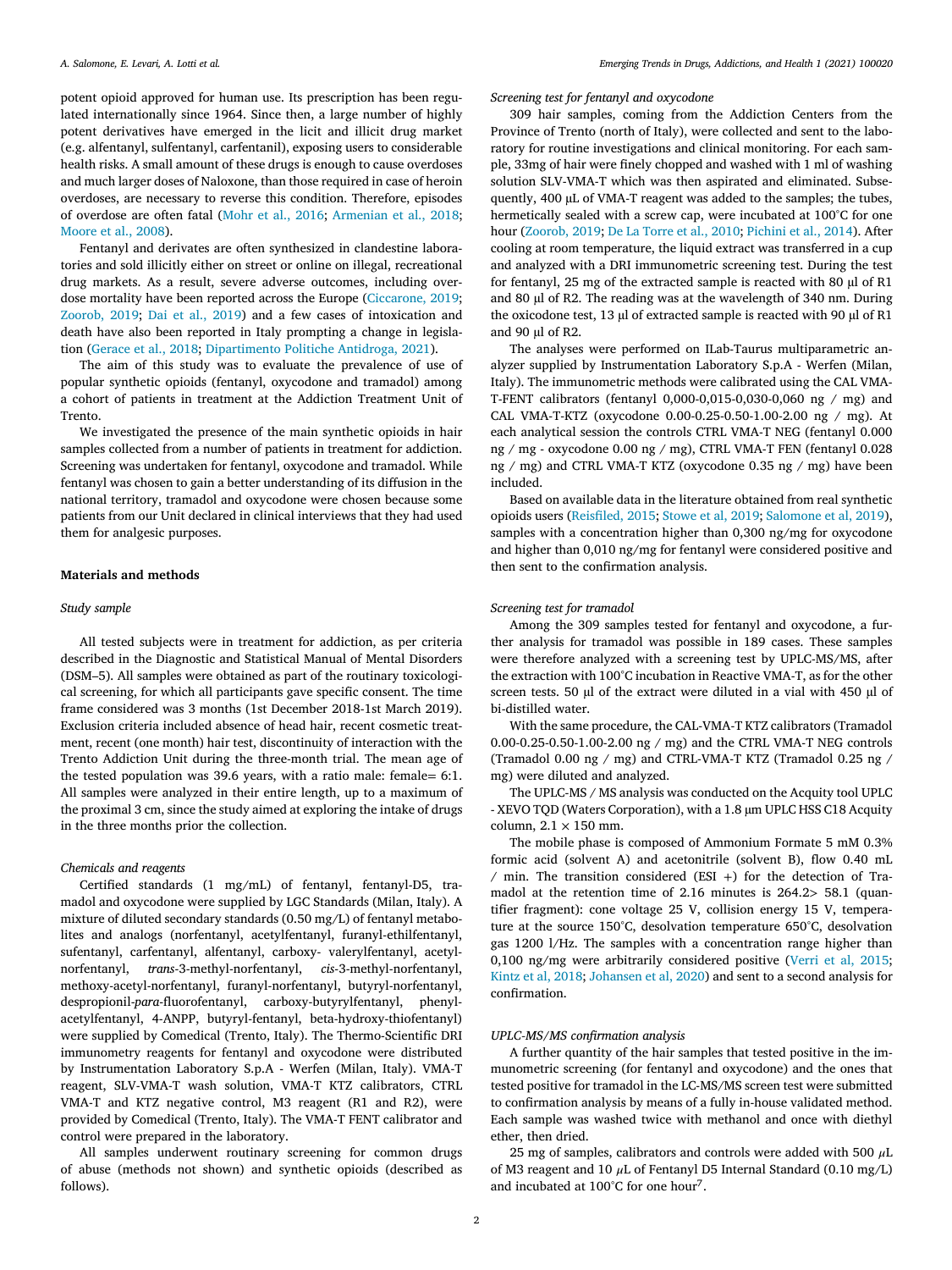#### **Table 1**

Summary of screening and confirmation results.

| $Cut$ off             | $0,100$ ng/mg | $0,300$ ng/mg | $0,100$ ng/mg |  |
|-----------------------|---------------|---------------|---------------|--|
|                       | Fentanyl      | Oxycodone     | Tramadol      |  |
| Number of samples     | 309           | 309           | 189           |  |
| Negative results      | 306           | 303           | 177           |  |
| Positive results      | 3             | 6             | 12            |  |
| % of positive results | 0.97          | 1.94          | 6,35          |  |

After cooling to room temperature, 100 μL of the extract was diluted, in special vials, with 900 μL of bi-distilled water and 10 μL were injected into an instrument UPLC – MS/MS.

The analyses were performed by using a Acquity UPLC-XEVO TQD (Waters Corporation) mass spectrometer, equipped with 1.8 μm,  $2.1 \times 150$  mm (ESI +) Acquity UPLC HSS C18 column. The calibration curve was built with a pool of negative keratin matrix samples, fortified with different certified concentrations at six different levels. Reference analytical standards and commercially available fortified samples were added as internal quality controls.

For tramadol, the transitions considered at the retention time of 2.16 minutes is 264.2*>* 58.1 (quantifier), cone voltage 25 V, collision energy 15 V, and 264.2*>* 2461 (qualifier), cone voltage 25 V, collision energy 15 V; for oxycodone the transition considered at the retention time of 1.19 minutes is 316.1*>* 241.2 (quantifier) and 316.1*>* 256.2 (qualifier), cone voltage 35 V, collision energy 30 V.

For fentanyl, the transition considered at the retention time of 2.93 minutes is 337.2*>* 105.2 (quantifier) and 337.2*>* 188.2 (qualifier), cone voltage 40 V, collision energy 35 V; for Fentanyl-D5 the transition considered at the retention time of 2.92 minutes is 342.2*>* 188.2 (quantifier), Voltage Cone 25 V, Collision energy 15 V  $^{12}$ . In the confirmation method for fentanyl, also 4-ANPP was monitored. This compound is either a precursor or a metabolite of several fentanyl analogues. The monitored transitions were 281.2*>*105.0 (quantifier), cone voltage 22 V, collision energy 32 V, and 281.2*>*188.0 (qualifier), cone voltage 22 V, collision energy 14 V.

# **Results**

Of the 309 samples analyzed for fentanyl and its analogs, 306 resulted negative (*<* 0,010 ng/mg) and 3 samples were positive: one was positive only to Fentanyl (0,071 ng/mg), while the other two showed the presence of the precursor 4-ANPP (0,012 e 0,074 ng/mg), which is considered either a [metabolite](#page-4-0) or a precursor or fentanyl (Salomone et al., 2020).

When analyzed for oxycodone, the 309 samples tested negative in 303 cases (*<* 0,300 ng/mg) and 6 samples were confirmed as positive (range: 0,304 - 9,350 ng/mg).

Tramadol was screened in 189 samples: 177 resulted negative (*<* 0,100  $\text{ng/mg}$  and 12 resulted positive (range: 0,100 - 33,860  $\text{ng/mg}$ ). Results from screening and confirmation analyses are summarized in Table 1. A detailed summary of all positive findings for common drugs of abuse and synthetic opioids is shown in Table 2. Quite remarkably, all subjects positive to at least one among fentanyl, oxycodone and tramadol, also tested positive to methadone.

# **Discussion and conclusion**

From a quantitative perspective, data emerging from our research do not seem to be alarming, as these molecules prevalence settles at around only 1% of our screened population. However, some considerations are needed.

Of the three patients that tested positive to fentanyl, one was positive only to this molecule, while the other two showed, respectively, presence also of tramadol and of both oxycodone and tramadol.

#### **Table 2**

|  | Summary of all findings in hair samples positive to synthetic opioids. |  |  |
|--|------------------------------------------------------------------------|--|--|
|  |                                                                        |  |  |

| Gender | Age | Synthetic opioids             | Common drugs of abuse           |
|--------|-----|-------------------------------|---------------------------------|
| Male   | 38  | Fentanyl, tramadol, oxicodone | Heroin, cocaine                 |
| Male   | 19  | Fentanyl                      | Heroin, THC                     |
| Male   | 19  | Fentanyl, tramadol            | Heroin, cocaine, MDMA, ketamine |
| Male   | 26  | Oxycodone                     | Heroin, MDMA, amphetamines      |
| Female | 60  | Oxycodone                     | Cocaine, THC                    |
| Male   | 26  | Oxycodone                     | Heroin, cocaine                 |
| Male   | 61  | Oxycodone                     | Cocaine, THC                    |
| Female | 50  | Oxycodone                     | Heroin, THC                     |
| Male   | 29  | Tramadol                      | Heroin, cocaine, THC            |
| Male   | 55  | Tramadol                      | THC.                            |
| Female | 52  | Tramadol                      | Heroin                          |
| Male   | 42  | Tramadol                      | Heroin, cocaine                 |
| Male   | 45  | Tramadol                      | Heroin, cocaine                 |
| Male   | 32  | Tramadol                      | Heroin, cocaine                 |
| Male   | 34  | Tramadol                      | Heroin, cocaine                 |
| Male   | 42  | Tramadol                      | Heroin                          |
| Male   | 23  | Tramadol                      | Heroin, cocaine                 |
| Male   | 59  | Tramadol                      |                                 |

On the other hand, all other samples which resulted positive to either oxycodone or tramadol resulted negative for the fentanyl and analogs. The concentrations obtained for oxycodone and tramadol are suggestive of a frequent use, while the fentanyl concentration is more likely produced by sporadic exposure to the substance. In two cases, the precursor or metabolite 4-ANPP was detected, either because fentanyl was below the LOD, or because an analog of fentanyl was ingested by the tested individual.

In most cases, the use of oxycodone and tramadol was known to our Addiction Center professionals, as the users had previously declared the use for analgesic purposes and under regular medical prescription. These patients were treated for Opioids Use Disorder (as diagnosed according to the DSM 5) for several years (average age was 44,5 yrs for oxicodonepositive patients and 40,2 yrs for tramadol-positive patients) and over time they had established a trustful relationship with our team [\(Table](#page-3-0) 3).

Contrarily, the three patients who resulted positive to fentanyl were very young (average age 26,3 yrs) and were admitted to the Addiction Unit of Trento only recently. The diagnosis for these users was opioid addiction, too, but their clinical courses were suggestive of multi-drugs abuse. The use of fentanyl had not been declared to the doctor, leading our team to at least three considerations: the first is that, probably, the recent contact with our Unit and the health workers did not allow a complete disclosure of users' habits, nor a proper therapeutic relationship based on trust and communication; the second is that young people tend to abuse multiple substances at the same time (Daneceau et Al. 2019; [Maremmani](#page-4-0) et Al. 2009; [Bersani](#page-4-0) et Al., 2013) [underestimat](#page-4-0)ing the possible risks; the third one is that fentanyl and its derivatives are becoming to be commonly used especially among young people for recreational purposes.

A fourth, possible explanation, is that the subjects were not aware of having taken fentanyl. This scenario is quite realistic since street substances are possibly replaced with counterfeit products.

The positivity of the samples was communicated to the interested patients: a common tendency to minimize the risks and to overestimate their ability to control the use of this drugs emerged. Unlike older patients, who tend to distrust new molecules and be cautious towards new trends, young users also showed a propensity to "experiment" with new substances, even without fully knowing their properties and associated risks.

These considerations disclose an alarming scenario: although, based on our sample, synthetic and pharmaceutical opioids use seems limited in numbers, the dangerous patterns of use and the lack of awareness among young patients requires serious consideration by health professional.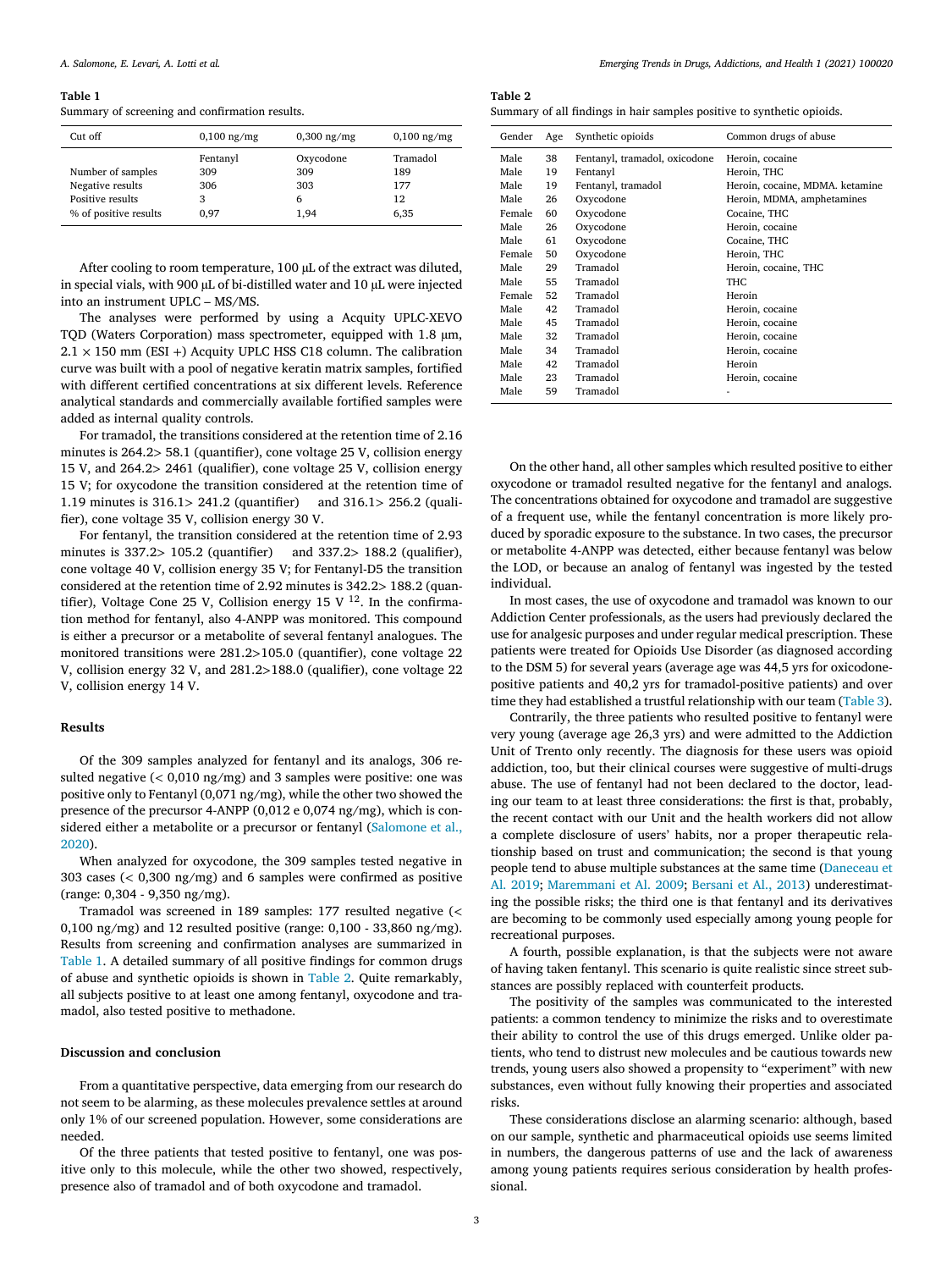#### <span id="page-3-0"></span>**Table 3**

Information about patients.

|        |     |                                   |                          | Pharmacotherapy |             |                              |                                            |
|--------|-----|-----------------------------------|--------------------------|-----------------|-------------|------------------------------|--------------------------------------------|
|        |     |                                   |                          | At the time of  | Duration of |                              | Familiarity with                           |
| Gender | Age | Diagnosis                         | Scholarity               | evaluation      | drug abuse  | Comorbidity                  | drug abuse                                 |
| Male   | 38  | Opioids (heroine) Use<br>Disorder | Graduation               | Methadone       | 5 years     | N <sub>O</sub>               | N <sub>O</sub>                             |
| Male   | 19  | Opioids (heroine) Use             | Middle School            | Methadone       | 1 year      | N <sub>O</sub>               | NO                                         |
|        |     | Disorder                          | Diploma                  |                 |             |                              |                                            |
| Male   | 19  | Opioids (heroine) Use             | Middle School            | No              | 1 year      | <b>Generalized Anxiety</b>   | Alcohol Use Disorder                       |
|        |     | Disorder                          | Diploma                  | pharmacotherapy |             | Disorder                     | (father)                                   |
| Male   | 26  | Opioids (heroine)Use<br>Disorder  | High School Diploma      | Methadone       | 3 years     | N <sub>O</sub>               | Opioid (heroine) Use<br>Disorder (brother) |
| Female | 60  | Opioids (heroine) Use             | Middle School            | Venlafaxine     | 40 years    | Major Depressive             | NO.                                        |
|        |     | Disorder                          | Diploma                  | Methadone       |             | Disorder                     |                                            |
| Male   | 26  | Opioids (heroine) and             | Middle School            | Methadone       | 1 year      | NO                           | NO                                         |
|        |     | Alcohol Use Disorder              | Diploma                  |                 |             |                              |                                            |
| Male   | 61  | Opioids (heroine) Use             | Middle School            | Methadone       | 43 years    | N <sub>O</sub>               | N <sub>O</sub>                             |
|        |     | Disorder                          | Diploma                  |                 |             |                              |                                            |
| Female | 50  | Opioids (heroine) Use<br>Disorder | High School Diploma      | Methadone       | 12 years    | Major Depressive<br>Disorder | N <sub>O</sub>                             |
| Male   | 29  | Opioids (heroine) Use             | High School Diploma      | Methadone       | 3 years     | N <sub>O</sub>               | NO                                         |
| Male   | 55  | Disorder<br>Opioids (heroine) Use | Primary School           | Methadone       |             | <b>Bipolar Disorder</b>      | Gambling Disorder                          |
|        |     | Disorder                          | Diploma                  | Quetiapine      | 28 years    | type 2                       | (father) and Alcohol                       |
|        |     |                                   |                          |                 |             |                              | Use Disorder                               |
|        |     |                                   |                          |                 |             |                              | (mother)                                   |
| Female | 52  | Opioids (heroine) and             | High School Diploma      | Methadone       | 20 years    | Major Depressive             | NO                                         |
|        |     | Alcohol Use Disorder              |                          | Escitalopram    |             | Disorder                     |                                            |
|        |     |                                   |                          | Zolpidem        |             |                              |                                            |
| Male   | 42  | Opioids (heroine)                 | High School Diploma      | Methadone       | 5 years     | <b>Generalized Anxiety</b>   | NO                                         |
|        |     | Alcohol Use Disorder              |                          | Bromazepam      |             | Disorder                     |                                            |
| Male   | 45  | Opioids(heroine) Use<br>Disorder  | Middle School<br>Diploma | Buprenorphine   | 9 years     | NO                           | N <sub>O</sub>                             |
| Male   | 32  | Opioids (heroine) Use             | Middle School            | Methadone       | 3 years     | N <sub>O</sub>               | NO.                                        |
|        |     | Disorder                          | Diploma                  |                 |             |                              |                                            |
| Male   | 34  | Opioids (heroine) and             | Middle School            | Methadone       | 18 years    | N <sub>O</sub>               | NO.                                        |
|        |     | Cocaine Use Disorder              | Diploma                  |                 |             |                              |                                            |
| Male   | 42  | Opioids (heroine) and             | High School Diploma      | Methadone       | 8 years     | <b>Major Depressive</b>      | Alcohol Use Disorder                       |
|        |     | Alcohol Use Disorder,             |                          | Mirtazapine     |             | Disorder                     | (father)                                   |
|        |     | Gambling disorder,                |                          |                 |             |                              |                                            |
| Male   | 23  | Opioids (heroine) Use<br>Disorder | Middle School<br>Diploma | Methadone       | 1 year      | N <sub>O</sub>               | N <sub>O</sub>                             |
| Male   | 59  | Opioids (heroine) Use             | Middle School            | Methadone       | 26 years    | Major Depressive             | NO.                                        |
|        |     | Disorder                          | Diploma                  |                 |             | Disorder                     |                                            |

In fact, the opioid abuse epidemic often stems from over-prescribing these drugs in chronic pain by physicians without considering the related risks. Since opioid analgesics can be addictive, the physicians must give the patients all the information about the potential for abuse. Opioid analgesics shouldn't be taken for longer than 3 to 6 months to avoid the risk of iatrogenic addiction. General Practitioners are sometimes unaware of this phenomenon, for this reason, we believe that sharing with colleagues is essential to reduce the spread of this epidemic.

Legally opioid analgesics are only available by prescription of a doctor, however in recent years the abuse of these drugs have increased primarily through two means: the illegal online sales on the black market and a method known as "diversion", when the drugs, prescribed legally, are then passed or sold on to third party users. About 4% of the adult US population misuses prescription opioids, and in 2015, more than 33,000 deaths were attributable to overdose with licit and illicit opioids [\(Skolnick,](#page-4-0) 2018).

Unauthorized online pharmacies sell drugs even without prescriptions. These drugs are very often counterfeit, produced by clandestine laboratories, contaminated by added substances and are therefore dangerous and often deadly.

More information, better communication, and accurate sharing of news on Fentanyl, its derivatives and in general on all Novel Psychoactive Substances are needed. Novel Psychoactive Substances can be definite as a new narcotic or psychotropic drug, in pure form or in preparation, that is not controlled by the United Nations drug conventions,

but which may pose a public health threat as other illegal Substances [\(EMCDDA,](#page-4-0) 2021).

Information must be shared not only between health professionals and users, but also among specialist services, hospitals and general practitioners, who are often the first prescribers of opioid analgesics or the first contacts for users developing an Opioid Use Disorder. Further attention should be paid to illicit manufactures and selling sites, in order to prevent the spread of the severe social and health consequences linked to such use. This is certainly a great challenge for the future, in which clinicians and researchers must commit and believe.

# **Author statement**

Ermelinda Levari carried out the literature review, contributed to subject recruitment and wrote the first draft of the manuscript;

Andrea Lotti performed the laboratory analysis and collaborated to the preparation of this work;

Marinella Frenguelli advised on the laboratory and statistical analysis;

Valentina Longo collaborated to the statistical analysis and to the laboratory analysis;

Massimo Gottardi collaborated to the laboratory analysis; Giovanni Michele Marchio collaborated to the laboratory analysis; Martina Stefani worked on the preparation of this manuscript; Roberta Ferrucci revised this manuscript at the first stage;